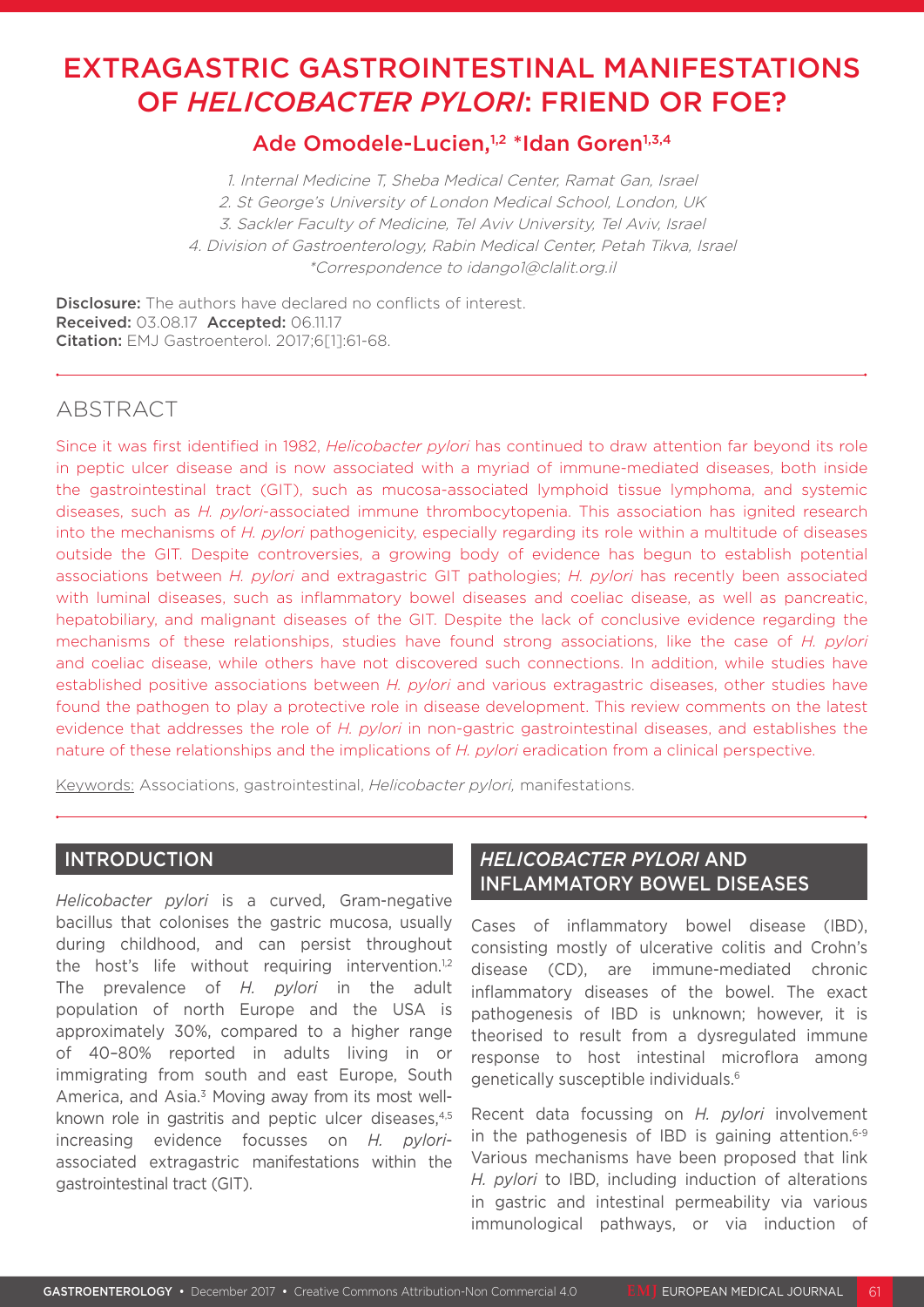antigenic material absorption with subsequent loss of self-tolerance.<sup>10</sup> In the context of gastritis, the histopathology of the gastric mucosa infected with *H. pylori* is understood to strongly stimulate mucosal inflammation, thereby causing an inflammatory response characterised by an influx of neutrophils, mononuclear cells, and T helper 1 (Th1) cells that destroy intracellular pathogens.4,11,12 Furthermore, *H. pylori* interaction with the gastric epithelium induces a proinflammatory response, including the recruitment and upregulation of chemokines and cytokines. However, as *H. pylori* does not exist intracellularly, the Th1 response results in endothelial damage to the host's gastric mucosa and is incapable of pathogen clearance.<sup>13</sup>

Several studies have reported that the prevalence of *H. pylori* infection is lower in patients with IBD compared to controls,7,8,10,14,15 and this inverse relationship prompted investigations and shifted the focus of research to the potential protective role of *H. pylori* in the development of IBD. By colonising the gastric mucosa, *H. pylori*  has acquired a series of attributes, primarily a downregulation of the host's immune system to evade both the innate and acquired immune system and prevent pathogen clearance.4,12 While the mechanisms of proinflammatory states are linked to the development of gastritis and other inflammatory diseases, the long-term, sustained relationship between *H. pylori* and the human host raises the possibility of an existing symbiotic relationship, in which its persistence in the GIT may be beneficial to some individuals. Through these proposed mechanisms, it has been suggested that *H. pylori* plays a protective role in some immunemediated and allergic diseases.<sup>11,12,16-18</sup>

A meta-analysis of the prevalence of *H. pylori* among IBD patients compared to their control subjects showed a lower prevalence *H. pylori* infection among IBD patients.<sup>10</sup> Another meta-analysis, including 4,400 IBD patients and 4,763 controls, resulted in a prevalence of 26.0% versus 44.7% of *H. pylori* positivity in the IBD versus control group, respectively.19 This inverse relationship may have some alternative explanations; firstly, it has been suggested that treatment with sulfasalazine, or the long-term and wide-spectrum antibiotic therapy among IBD patients, could be responsible for the eradication of *H. pylori.*<sup>6,20</sup> Notwithstanding this, a recent meta-analysis found that the protective effect of *H. pylori* was not influenced by previous use of amino salicylates or corticosteroids; however,

antibiotics amplified this negative association.<sup>7</sup> Secondly, it is possible that immunological alterations of the gut mucosa induced by IBD could prevent *H. pylori* colonisation.8 Lastly, it has been proposed that *H. pylori* infection shifts the equilibrium between Th1 and Th2 immune responses to a Th2-dominant pattern.

In addition, since the eradication of *H. pylori* increases the levels of Th1 proinflammatory cytokines, genetically susceptible individuals are predisposed to CD.14 With respect to Th1 and Th2 immune responses, data are limited on the prevalence of virulent *H. pylori* strains among IBD patients; however, one study showed that both CD patients and controls were equally infected by *H. pylori* seropositive for cytotoxin-associated antigen A (Cag A), demonstrating no correlation between virulent *H. pylori* strains and the risk of IBD.<sup>6</sup> Furthermore, Engler et al.<sup>20</sup> investigated the possible protective effects of *H. pylori* by administering regular doses of *H. pylori* extract into dextran sodium-sulfate-induced chronic colitis mouse models. The results demonstrated that this experimental infection with *H. pylori* in mouse models alleviated clinical and histopathological features of chronic colitis and T cell transfer-induced colitis, and proposed that *H. pylori* can be exploited for the prevention and/or treatment of IBD through its immunomodulatory activity.<sup>18,20</sup> Taken together, this evidence indicates that there is a relatively strong negative association between the presence of *H. pylori* and IBD, whereas direct inhibition of IBD by *H. pylori* remains to be determined in humans.

### *HELICOBACTER PYLORI* AND MICROSCOPIC COLITIS

Microscopic colitis is an umbrella term consisting of chronic colonic inflammation characterised by a normal macroscopic appearance of the colonic mucosa, contrasted by the presence of intraepithelial lymphocytic infiltrate or subepithelial collagen bands on biopsy. The primary cause of microscopic colitis is not fully understood, but it has been suggested to be a result of an immunological reaction to luminal antigens of ileal origin.21,22

Current data support an inverse relationship between *H. pylori* and microscopic colitis, similar to that seen in IBD. While Sonnenberg et al. $23,24$ also established a negative correlation between microscopic colitis and *H. pylori*, another potential factor was exposed. The prevalence of *H. pylori* was shown to vary among ethnic groups, which in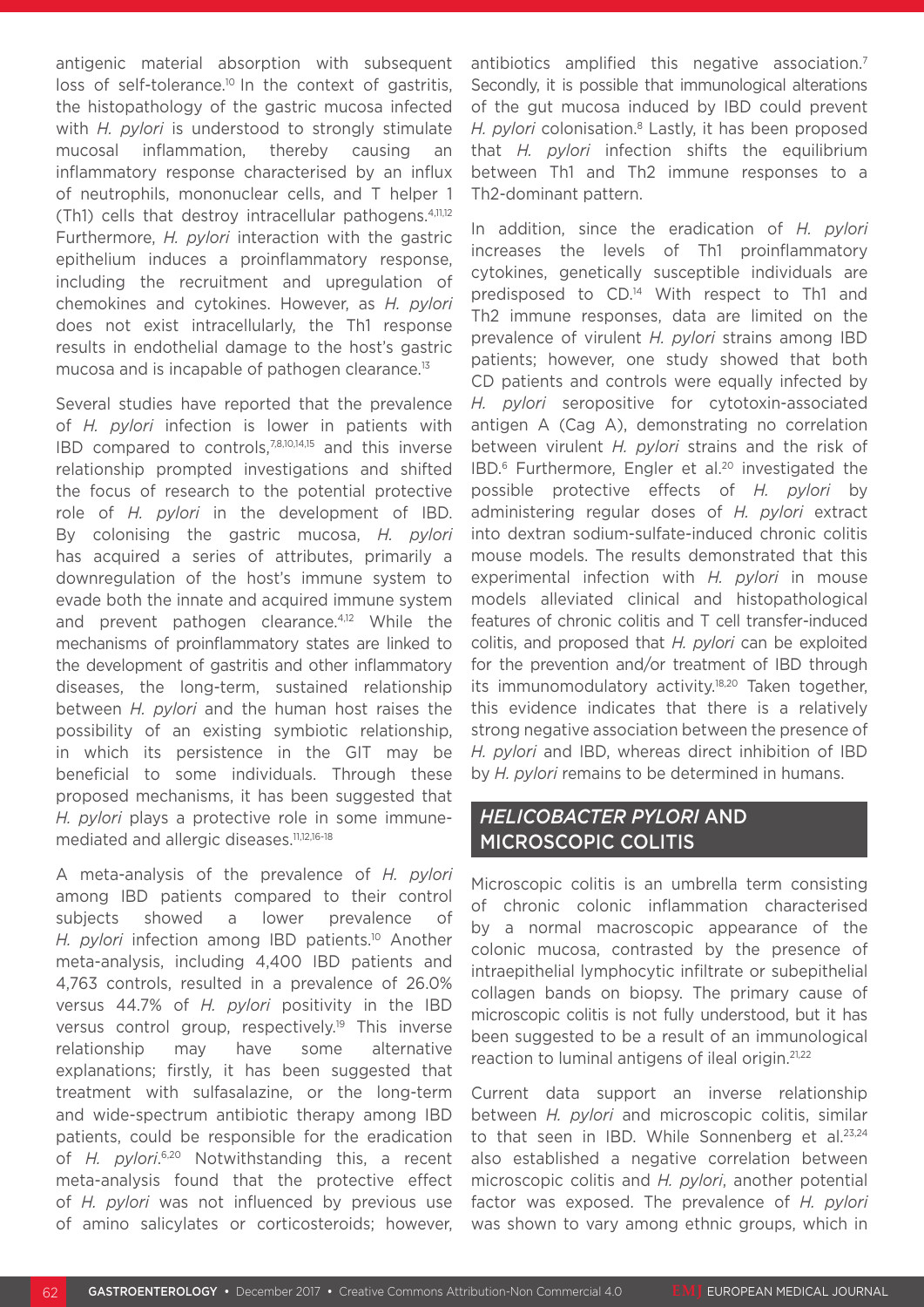turn directly affected the prevalence of microscopic colitis among patients. For example, where *H. pylori* was prevalent within the Hispanic populations, there was a notable reduction in the incidence of microscopic colitis, whereas there was an increased prevalence among Caucasians and African-American populations. This inverse relationship established between *H. pylori* and microscopic colitis may shed light on the ethnic variations in *H. pylori* gastric colonisation and may be partly responsible for the observed ethnic distribution of microscopic colitis.23,25 Research addressing the associations between *H. pylori* and microscopic colitis remains limited; to gain further insight into the precise role of *H. pylori* in microscopic colitis pathophysiology, additional research is warranted.

# *HELICOBACTER PYLORI*  AND COELIAC DISEASE

Coeliac disease, also known as gluten-sensitive enteropathy, is an autoimmune disease involving interactions between environmental, genetic, and immunologic factors; specifically, it is defined as a T cell-mediated immune disorder that is induced by gluten ingestion in genetically predisposed individuals.26,27 There has been a significant increase in the incidence of coeliac disease in recent decades,<sup>28</sup> rather than those cases recorded solely as a by-product of improved and increased detection. This trend is not well understood; however, environmental factors, specifically a reduced exposure to bacteria, also known as the 'hygiene hypothesis', have been proposed to be reponsible.29 As part of an analysis of a nationwide pathology database, Lebwhol et al.<sup>29</sup> found a strong inverse relationship between the presence of *H. pylori* and coeliac disease, independent of confounding factors. Although the potential protective mechanism is uncertain, this study is consistent with other studies attributing the role of *H. pylori* with a decreased risk of allergic and inflammatory conditions.18

In 2015, Robinson et al.<sup>5</sup> conducted a systematic review on the protective role of *H. pylori* against the risk of acquired autoimmune disorders. Where some studies showed that the prevalence of *H. pylori* was reduced in coeliac disease, other reports found no differences. While these controversies could be explained by research methodologies, biases, or confounders, the mechanisms by which *H. pylori* might protect against CD remain unknown. Shortly after this review, Rostami-Nejad et al.<sup>30</sup> reviewed a series

of reports addressing pathological and clinical correlations between coeliac disease and *H. pylori*  infection. A comprehensive review of research articles from 1985–2015 concluded that examinations of the correlation between *H. pylori* and CD have once again yielded discordant outcomes.30

More recently. Basvigit et al.<sup>31</sup> failed to confirm a significant relationship between coeliac disease and *H. pylori*. Serum levels of coeliac diseasespecific autoantibodies or immunoglobulin A were analysed among both *H. pylori* and non-*H. pylori*infected individuals and no significant differences in serum level antibodies were found. Conversely, Narang et al.<sup>32</sup> concluded that the prevalence of *H. pylori* in children with confirmed coeliac disease was lower in comparison to *H. pylori* infection rates in children without coeliac disease, signifying an inverse relationship. While protectivity has still not been confirmed, the potentiality now merits further longitudinal investigations to ascertain whether *H. pylori* infection confers protection or a reduced risk of developing coeliac disease.

# *HELICOBACTER PYLORI* AND HEPATOBILIARY DISEASES

Early research suggests the *Helicobacter* species is implicated in hepatobiliary diseases, ranging from chronic cholecystitis and primary sclerosing cholangitis (PSC), to gallbladder and primary hepatic carcinomas (Table 1).17,69,70 The *Helicobacter* species, including *H. pylori*, has been implicated as a potential inducer of hepatocyte and biliary autoimmunity, primarily based on their tolerance to, and ability to survive in, bile.<sup>71</sup>

However, *H. pylori* primarily affects the GIT and is not commonly present in the liver and bile ducts of *H. pylori*-infected individuals. Contamination of the hepatobiliary system is most likely due to contamination from potentially damaged gastrointestinal epithelium, or to the dysfunctional sphincter of the common bile duct; however, the entry of *H. pylori* through this mechanism, and the susceptibility of biliary tract contamination, is not limited to *H. pylori*. This presents challenges in the assessment and controlled research concerning the role of *H. pylori* in the development of hepatobiliary pathologies.

There is minimal evidence of association pertaining to the role of *H. pylori* in autoimmune biliary diseases, including primary biliary cirrhosis (PBC) and PSC.<sup>33,71</sup>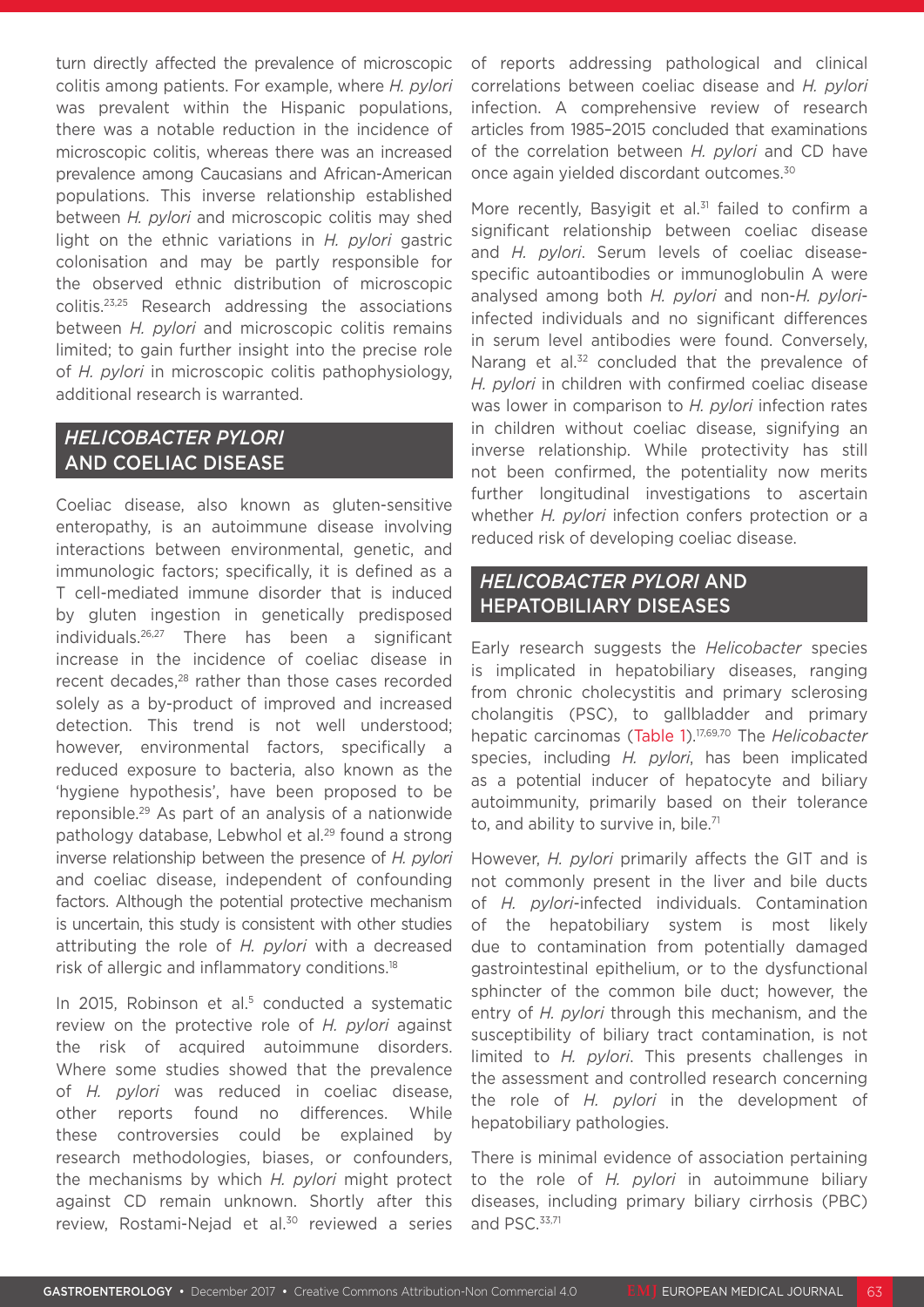#### Table 1: Extragastric gastrointestinal associations of *Helicobacter pylori*.

| <b>Disease</b>                                      | Conclusion                                                                                                                                                                                     |
|-----------------------------------------------------|------------------------------------------------------------------------------------------------------------------------------------------------------------------------------------------------|
| Inflammatory bowel diseases <sup>7,8,10,14,15</sup> | Epidemiological data and meta-analysis show a negative association.                                                                                                                            |
| Microscopic colitis <sup>23-25</sup>                | Epidemiological data and cohort studies indicate a positive association.                                                                                                                       |
| Coeliac disease <sup>5,29,30,32</sup>               | Conflicting evidence is present.                                                                                                                                                               |
| Primary biliary cirrhosis <sup>33-36</sup>          | No statistically significant associations found.                                                                                                                                               |
| Primary sclerosing cholangitis <sup>37-40</sup>     | Cohort and prospective analysis shows a positive association.                                                                                                                                  |
| Gallstone disease <sup>36,40-46</sup>               | Epidemiological and cohort data show a positive association.                                                                                                                                   |
| Autoimmune hepatitis <sup>47</sup>                  | Currently lacks conclusive evidence due to limited research.                                                                                                                                   |
| NAFI $D^{48-53}$                                    | Majority of data (case-control, cross-sectional, and systematic reviews) confirm<br>a positive association of H. pylori infectivity and insulin resistance, predisposing<br>patients to NAFLD. |
| Pancreatitis <sup>54,55</sup>                       | Majority of data confirm a positive association, including cross-sectional<br>and cohort analysis.                                                                                             |
| Pancreatic cancer <sup>56-62</sup>                  | Majority of data suggest a positive association, including a meta-analysis,<br>but two case-control studies found no association.                                                              |
| Colorectal cancer <sup>63-68</sup>                  | Systematic review and meta-analysis support the positive association.                                                                                                                          |

NAFLD: non-alcoholic fatty liver disease.

As both conditions are caused by an immunemediated cellular destruction within the biliary system, research into the implication of *H. pylori* infectivity within the pathophysiology of these diseases has recently gained attention.

#### Primary Biliary Cirrhosis

While certain attempts have failed to detect H. pylori in the livers of patients with PBC,<sup>33</sup> others have detected *H. pylori* in a very limited number of samples.<sup>34</sup> Studies, such as that by Boomkens et al.,<sup>70</sup> could only find the presence of *Helicobacter* species in approximately one-third of all samples tested, which suggested that PBC is unlikely to be caused or influenced by *Helicobacter* infection. Additionally, research specifically assessing Cag A seropositivity of *H. pylori* in PBC patients compared to control groups also found conflicting evidence.<sup>33,34,71</sup> Research on molecular mimicry between *H. pylori* and PBC-specific autoantigens identified a significant amino acid sequence similarity between the mitochondrial autoepitope region of pyruvate dehydrogenase complex E2 subunit and urease beta of *H. pylori*, without any evidence of immunological crossreactivity. Other studies involving cross-reactive antibodies against *H. pylori* also demonstrated that *H. pylori* antigens are unlikely candidates of cross-reactive targets in molecular mimicry mechanisms in PBC, contributing further to the evidence against *H. pylori* association with PBC.35

### Primary Sclerosing Cholangitis

In comparison to PBC cases, there was some evidence identifying a positive association between PSC and *H. pylori*. A study on *H. pylori* DNA in liver samples from PSC patients detected *H. pylori* DNA in micro-dissected hilar biliary epithelium in a higher number of PSC patients compared to controls.35 This supports the hypothesis that bile reflux, or translocation from the duodenum into the biliary tract, might transport *H. pylori* organisms into the biliary system, contributing to PSC development. Gut translocation of pathogens has been suggested among several studies as a plausible mechanism for the induction of hepatobiliary autoimmunity within the context of *H. pylori* involvement in hepatobiliary pathology.37,39,71 Although several studies assessing the prevalence of anti-*H. pylori* antibodies in PSC patients found that titres did not differ significantly between PSC patients and control groups, it has been hypothesised that, since many PSC patients suffer from ulcerative colitis, *H. pylori* could account for any documented associations.36-38 Thus far, a positive association between *H. pylori* and PSC has been elucidated; however, the attempts made to uncover any potential association between *H. pylori* and PSC have been limited, thereby requiring further clarification.

#### Gallstone Diseases

*H. pylori* is positively associated with cholestatic conditions, albeit with limited evidence.34,38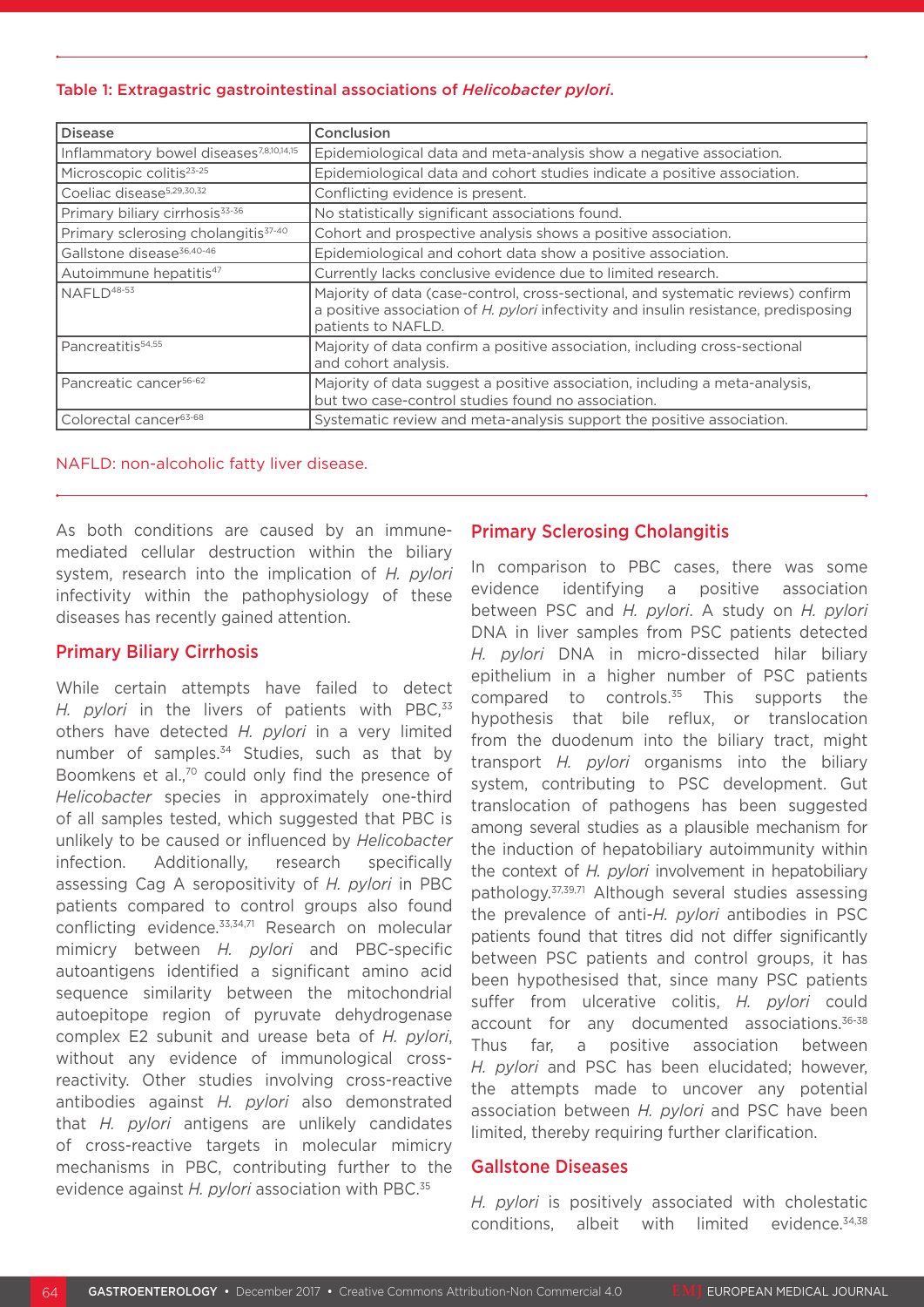It has been proposed that *H. pylori* plays a role in the formation of cholesterol gallstones, and consequentially chronic cholecystitis.<sup>39</sup> For example, Attaallah et al.<sup>41</sup> found 37% of patients with symptomatic gallstone disease were locally infected with *H. pylori.* Other studies also found *H. pylori* to be a predisposing factor and showed that it may have a pertinent role within the aetiology and pathophysiology of gallstone formation;<sup>40,42-44</sup> no evidence was found for any negative or nonassociation in our literature review. Although causality is uncertain at this point, *H. pylori* plays a role in gallstone pathogenesis, either directly or as a potential cofactor.<sup>45</sup>

#### Autoimmune Hepatitis

Although a high prevalence of *H. pylori* infection was demonstrated in patients with viral-related cirrhosis, it was not studied in cases of autoimmune hepatitis. Durazzo et al.,<sup>46</sup> in their attempts to establish a relationship between autoimmune hepatitis and *H. pylori*, found no association. Current data on the role of *H. pylori* in autoimmune hepatitis are limited and inconclusive.

#### *Helicobacter Pylori* and Non-Alcoholic Fatty Liver Disease

Non-alcoholic fatty liver disease (NAFLD) is regarded as a hepatic manifestation of metabolic syndrome. It is a concerning disease, not only because of its high prevalence, but also due to its potential risk of progressing to cirrhosis and hepatocellular carcinoma. The literature focussing on the association between *H. pylori* and NAFLD is conflicting; as we have established, *H. pylori* is a pathogen reported to be well associated with metabolic syndrome.<sup>48</sup> but whether there is a direct association with regard to NAFLD still remains unclear.49,50

Okushin et al.,<sup>49</sup> in a cross-sectional study, aimed to clarify the nature of association between NAFLD with causative background factors, including *H. pylori* infection. While BMI, serum alanine aminotransferase, and platelet count were significantly associated with NAFLD, *H. pylori* infection was not.<sup>49</sup> However, others have found *H. pylori* to be an independent risk factor for the development of NAFLD.<sup>50,51</sup> Cheng et al.,<sup>50</sup> in a systematic review of *H. pylori* involvement in the pathogenicity of NAFLD, revealed the possible contributory mechanisms of *H. pylori* to the disease: *H. pylori* infection causes chronic low-grade systemic inflammation, which increases the levels

of inflammatory cytokines, and, through a series of pathways ultimately leading to insulin resistance, acts as a leading contributor to NAFLD.48,50 Lastly. Tang and Kumar<sup>53</sup> stated that small trials examining the effect of *H. pylori* eradication have shown improvement in markers of NAFLD activity. Not only does this support a link between the two conditions, but it substantiates the potential clinical implications beyond *H. pylori* eradication in patients with NAFLD.

## *HELICOBACTER PYLORI*  AND PANCREATITIS

Pancreatitis can be of acute, chronic, and autoimmune nature, each displaying differences in pathophysiology. Acute pancreatitis is defined as an acute inflammation of the pancreas, consequentially causing a dysregulation of pancreatic enzyme activity, and the pathogenesis ranges from hereditary and behavioural, to environmental aetiologies.16 In contrast, chronic pancreatitis is a more progressive fibro-inflammatory disease, characterised by irreversible fibrosis of the pancreatic gland, $47$  and autoimmune pancreatitis (AIP) is characterised by fibrotic, lymphoplasmacytic inflammatory processes accompanied by T cell apoptosis, which contribute to pancreatic tissue destruction.<sup>17</sup>

The implication of *H. pylori* in the pathogenesis of AIP via an induction of autoimmunity has been a recent topic of investigation. The role of *H. pylori* in AIP has also been investigated within the context of a high prevalence of peptic ulcer disease (PUD) in patients with AIP.16,72 Lee et al.72 found PUD to be positively associated with severe acute pancreatitis, thereby concluding that there are implications beyond the treatment of PUD, and the condition should be considered in the management of acute pancreatitis. Another study found that *H. pylori* increases the severity of ischaemia-induced pancreatitis, as well as inducing production of proinflammatory interleukin-1β, further aggravating disturbances in the pancreatic microcirculation in acute pancreatitis.54 Lastly, *H. pylori* may potentiate the onset of AIP due to molecular mimicry; research investigating this molecular mimicry found *H. pylori* alpha carbonic anhydrase and human carbonic anhydrase II, among other enzymes, were highly expressed in the pancreatic ductal and acinar cells, exposing the immune system to the potential of cross-reactivity.<sup>55</sup> While the exact mechanisms are still unknown,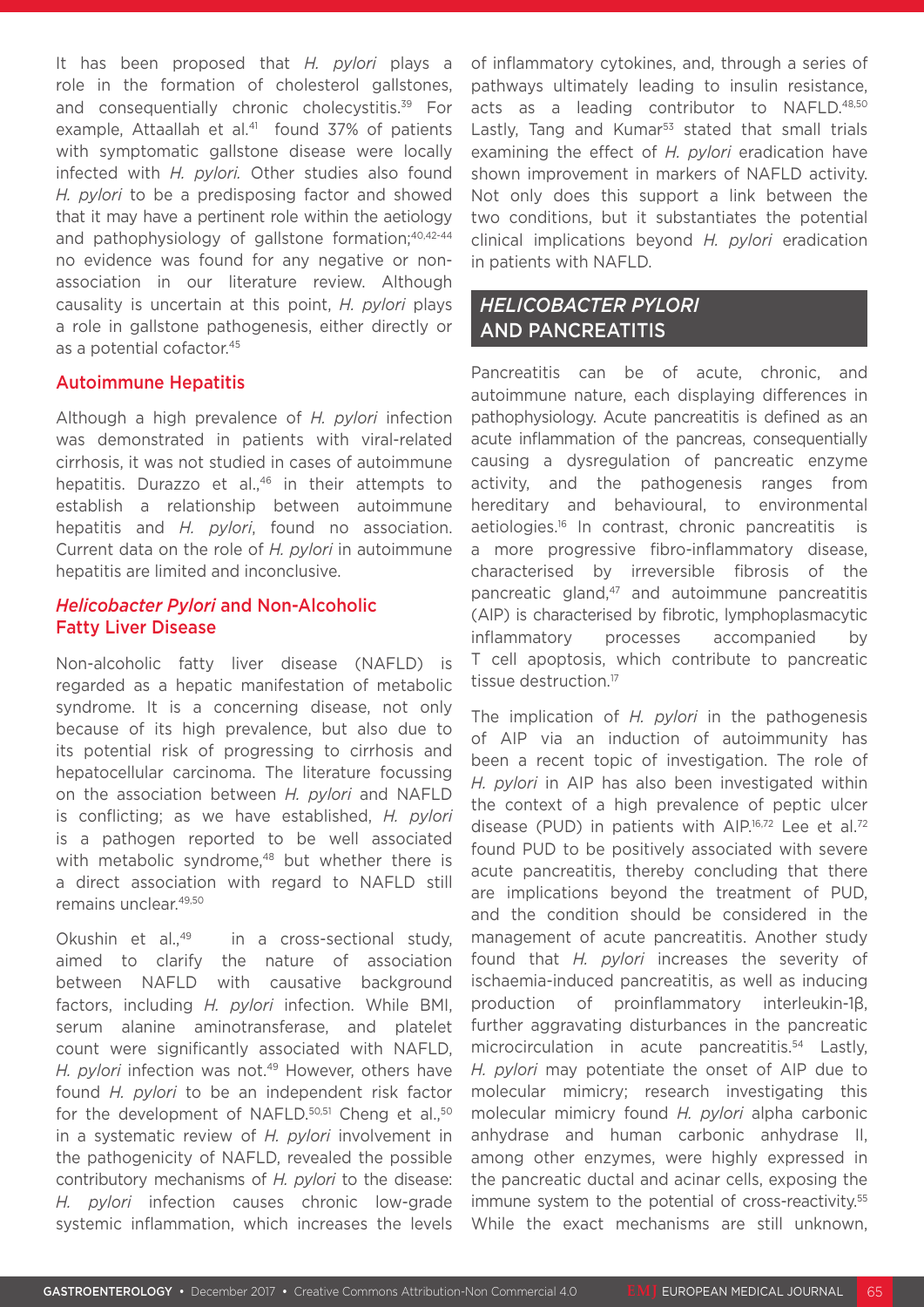molecular mimicry, proinflammatory response, and the development of *H. pylori*-induced PUD may be involved in the development of AIP.

There is a positive association between pancreatitis and *H. pylori*; the evidence against any association between the two was not found to be statistically significant. Whether this relationship is incidental, causative, or a risk factor remains to be understood. The question concerning the implications of eradication of *H. pylori* to patients with AIP, in terms of the potential benefits, is now becoming more relevant and, therefore, as we consider the increased burden of pancreatic cancer and its association with AIP, the development of an underlying link motivates further research.

### *HELICOBACTER PYLORI* AND PANCREATIC CANCER

Pancreatic cancer is currently the fourth leading cause of cancer-related deaths worldwide and the risk factors include tobacco, smoking, diabetes, chronic pancreatitis, alcohol, and specific genetic conditions.73 Recently, research focussing on the associations between *H. pylori* and autoimmune diseases has found conflicting evidence for *H. pylori* involvement in pancreatic cancer. Several studies have established a positive association between *H. pylori* and pancreatic cancer.56-58 For example, Risch et al. $57$  found that there is evidence for the involvement of *H. pylori*-modulated gastric acidity in the risk of pancreatic carcinoma. Additionally, the interaction of the ABO genotype and phenotype status of an individual influences the behaviour of *H. pylori* infectivity, which in turn affects gastric and pancreatic secretory function. This ultimately influences the pancreatic carcinogenicity of dietary and smoking-related N-nitrosamine exposures.56,59 The association of ABO-product antigen and *H. pylori* is now understood to be strongly implicated in the disease aetiology of pancreatic cancer. Furthermore, a meta-analysis including 1,003 pancreatic cancer patients and 1,754 healthy controls evaluated the presence of *H. pylori* and the risk of developing pancreatic cancer. The results indicated a significant correlation between *H. pylori* and pancreatic cancer, and showed that *H. pylori* infection can increase the risk of developing pancreatic cancer.59 With regard to Cag A seropositivity, Stolzenberg-Solomon et al.<sup>69</sup> found that, compared with seronegative subjects, those with *H. pylori* or Cag A+ strains were at an elevated risk of developing pancreatic cancer.

However, several other studies found no association between *H. pylori* and the development of pancreatic cancer.<sup>60,61</sup> Both a case-control study by de Martel et al.<sup>61</sup> and a meta-analysis by Xiao et al.<sup>74</sup> found no associations between the presence of *H. pylori* or the Cag A protein and pancreatic cancer, whereas smoking and education were associated. Due to the limited number of studies, suspected publication bias, relatively small sample size, as well as statistical heterogeneity, the need for high-quality studies to further clarify the role of *H. pylori* in pancreatic cancer still stands.

### *HELICOBACTER PYLORI*  AND COLON CANCER

Colorectal cancer is the third most common cancer worldwide, accounting for >9% of all cancer incidences.75 Although colonic carcinogenesis is considered a multifactorial process, including a combination of environmental factors, Western dietary and social practices, as well as genetic susceptibility, the precise mechanisms of its initiation remain unknown. Given the increased incidence of colon cancer worldwide, as well as a growing interest in the involvement of *H. pylori* in gastrointestinal diseases, studies have begun to examine the relationship, or potential association, between *H. pylori* and colonic carcinogenesis.<sup>63</sup>

Until now, the role of *H. pylori* in the development of colorectal neoplasm remains controversial. A study that involved mice infected with *H. pylori* exhibited oncogenic properties within the colon epithelia, including an increased expression of mutations.<sup>64</sup> Selgrad et al.<sup>65</sup> found an upregulation of Cag A expression to be associated with an increased risk of colon cancer, also associating infectivity with *H. pylori* to the development of colorectal cancer. A broader and more recent study in China, based on a retrospective analysis of intestinal biopsies, revealed that interstitial metaplasia accompanied by *H. pylori* infection was significantly associated with an increased risk of adenomas, suggesting a plausible carcinogenic effect of *H. pylori*. 66 Several large-scale studies, which included data from several case-control studies, cross-sectional studies, and meta-analyses, found a similar statistically significant association between *H. pylori* and the risk of colorectal adenoma and colorectal neoplasm.<sup>66-68</sup> However. it still remains to be elucidated whether the induction and perpetuation of inflammatory responses, alteration of gut microflora, and release of toxins mediated by *H. pylori* can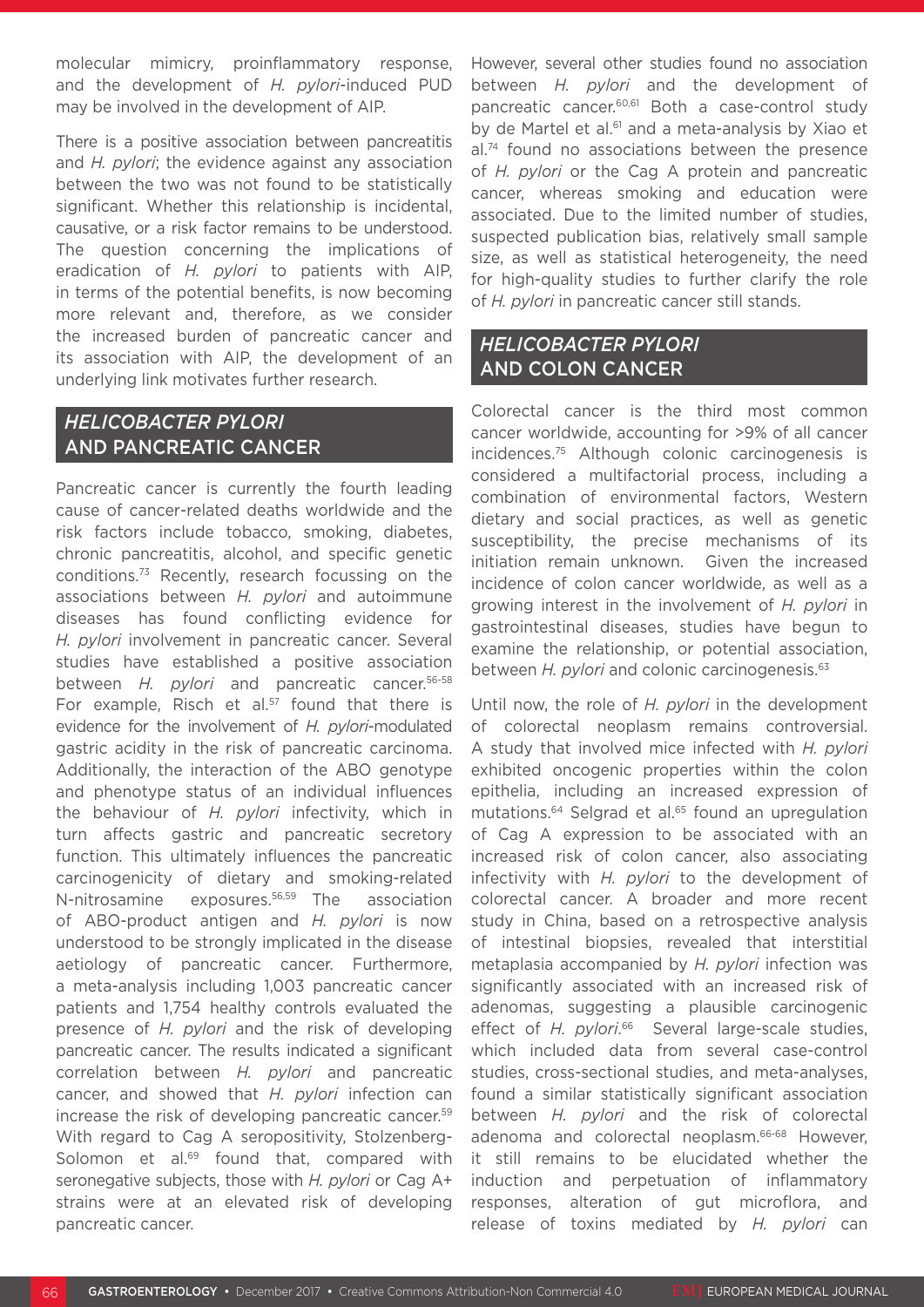claim causality to colorectal tumourigenesis.76 While the evidence thus far indicates association, rather than a proof of causality, it calls for further large-scale studies to confirm *H. pylori* as a contributor in the pathogenesis of colorectal cancer.

### **CONCLUSION**

*H. pylori* is a pathogen that has continued to draw attention for decades. Thus far, despite the increasing evidence of both positive and negative associations of *H. pylori* and extragastric diseases, specifically within gastrointestinal and hepatobiliary systems, the direct role of the pathogen in the pathophysiology of the aforementioned diseases remains elusive. The main protective effect is postulated to result from the long-term interaction of *H. pylori* with the immune system, acquired in early childhood. Evidence suggesting whether *H. pylori* eradication truly reverses the immunological benefits is lacking; however, evidence regarding the benefits of eradication exists. The lack of a concise and comprehensive understanding makes the implications of *H. pylori* infectivity unclear from a clinical standpoint. Lastly, although *H. pylori* is both a friend and a foe, currently there is no evidence against treating a patient with *H. pylori* when there is a strong clinical indication for therapy.

#### REFERENCES

1. Tytgat GN, Rauws EA. Significance of Campylobacter pylori. Aliment Pharmacol Ther. 1987;1(S1):527S-39S.

2. Lee SK, Josenhans C. *Helicobacter pylori* and the innate immune system. Int J Med Microbiol. 2005;295(5):325-34.

3. Eusebi LH et al. Epidemiology of *Helicobacter pylori* infection. Helicobacter. 2014;19(S1):1-5.

4. Kusters JG et al. Pathogenesis of *Helicobacter pylori* infection. Clin Microbiol Rev. 2006;19(3):449-90.

5. Robinson K et al. The inflammatory and immune response to *Helicobacter pylori* infection. Best Pract Res Clin Gastroenterol. 2007;21(2):237-59.

6. Papamichael K et al. Helicobacter pylori infection and inflammatory bowel disease: Is there a link? World J Gastroenterol. 2014;20(21):6374-85.

7. Castaño-Rodríguez N et al. Dual role of Helicobacter and Campylobacter species in IBD: A systematic review and meta-analysis. Gut. 2017;66(2):235-49.

8. Lahat A et al. *Helicobacter pylori* prevalence and clinical significance in patients with quiescent Crohn's disease. BMC Gastroenterol. 2017;17(1):27.

9. Sonnenberg A, Genta RM. Low prevalence of *Helicobacter pylori* infection among patients with inflammatory bowel disease. Aliment Pharmacol Ther. 2012; 35(4):469-76.

10. Rokkas T et al. The association between *Helicobacter pylori* infection and inflammatory bowel disease based on meta-analysis. United European Gastroenterol J. 2015;3(6):539-50.

11. White JR et al. Differential inflammatory response to *Helicobacter pylori* infection: Etiology and clinical outcomes. J Inflamm Res. 2015;8:137-47.

12. Lina TT et al. Immune evasion strategies used by *Helicobacter pylori*. World J Gastroenterol. 2014;20(36): 12753-66.

13. Meyer F et al. Modulation of innate cytokine responses by products of *Helicobacter pylori*. Infect Immun. 2000; 68(11):6265-72.

14. Murad HA. Does *Helicobacter pylori* eradication therapy trigger or protect against Crohn's disease? Acta Gastroenterol Belg. 2016;79(3):349-54.

15. Kyburz A, Müller A. *Helicobacter pylori* and extragastric diseases. Current Top in Microbiol Immunol. 2017;400:325-47.

16. Kountouras J et al. A concept on the role of *Helicobacter pylori* infection in autoimmune pancreatitis. J Cell Mol Med. 2005;9(1):196-207.

17. Rabelo-Gonçalves EM et al. Extragastric manifestations of *Helicobacter pylori* infection: Possible role of bacterium in liver and pancreas diseases. World J Hepatol. 2015;7(30): 2968-79.

18. Arnold IC et al. The immunomodulatory properties of *Helicobacter pylori* confer protection against allergic and chronic inflammatory disorders. Front Cell Infect Microbiol. 2012;2:10.

19. Luther J et al. Association between *Helicobacter pylori* infection and inflammatory bowel disease: A metaanalysis and systematic review of the literature. Inflamm Bowel Dis. 2010; 16(6):1077-84.

20. Engler DB et al. *Helicobacter pylori*specific protection against inflammatory bowel disease requires the NLRP3 inflammasome and IL-18. Inflamm Bowel Dis. 2015;21(4):854-61.

21. Williams JJ et al. Microscopic colitis-

defining incidence rates and risk factors: a population-based study. Clin Gastroenterol Hepatol. 2008;6(1):35-40.

22. Pardi DS, Kelly CP. Microscopic colitis. Gastroenterology. 2011;140(4): 1155-65.

23. Sonnenberg A et al. Interaction of ethnicity and H. pylori infection in the occurrence of microscopic colitis. Dig Dis Sci. 2017;62(4):1009-15.

24. Sonnenberg A, Genta RM. Inverse association between *Helicobacter pylori* gastritis and microscopic colitis. Inflamm Bowel Dis. 2016;22(1):182-6.

25. Halme L et al. Inverse correlation between *Helicobacter pylori* infection and inflammatory bowel disease. J Clin Pathol. 1996;49(1):65-7.

26. Kagnoff MF. Overview and pathogenesis of celiac disease. Gastroenterology. 2005;128(4S1):210-8.

27. Plenge RM. Unlocking the pathogenesis of celiac disease. Nat Genet. 2010;42(4):281-2.

28. Rubio-Tapia A et al. Increased prevalence and mortality in undiagnosed celiac disease. Gastroenterology. 2009; 137(1):88-93.

29. Lebwohl B et al. Decreased risk of celiac disease in patients with helicobacter pylori colonization. Am J Epidemiol. 2013;178(12):1721-30.

30. Rostami-Nejad M et al. Pathological and clinical correlation between celiac disease and *Helicobacter pylori* infection; A review of controversial reports. Middle East J Dig Dis. 2016;8(2):85-92.

31. Basyigit S et al. Relationship between *Helicobacter pylori* infection and celiac disease: A cross-sectional study and a brief review of the literature. Prz Gastroenterol. 2017;12(1):49-54.